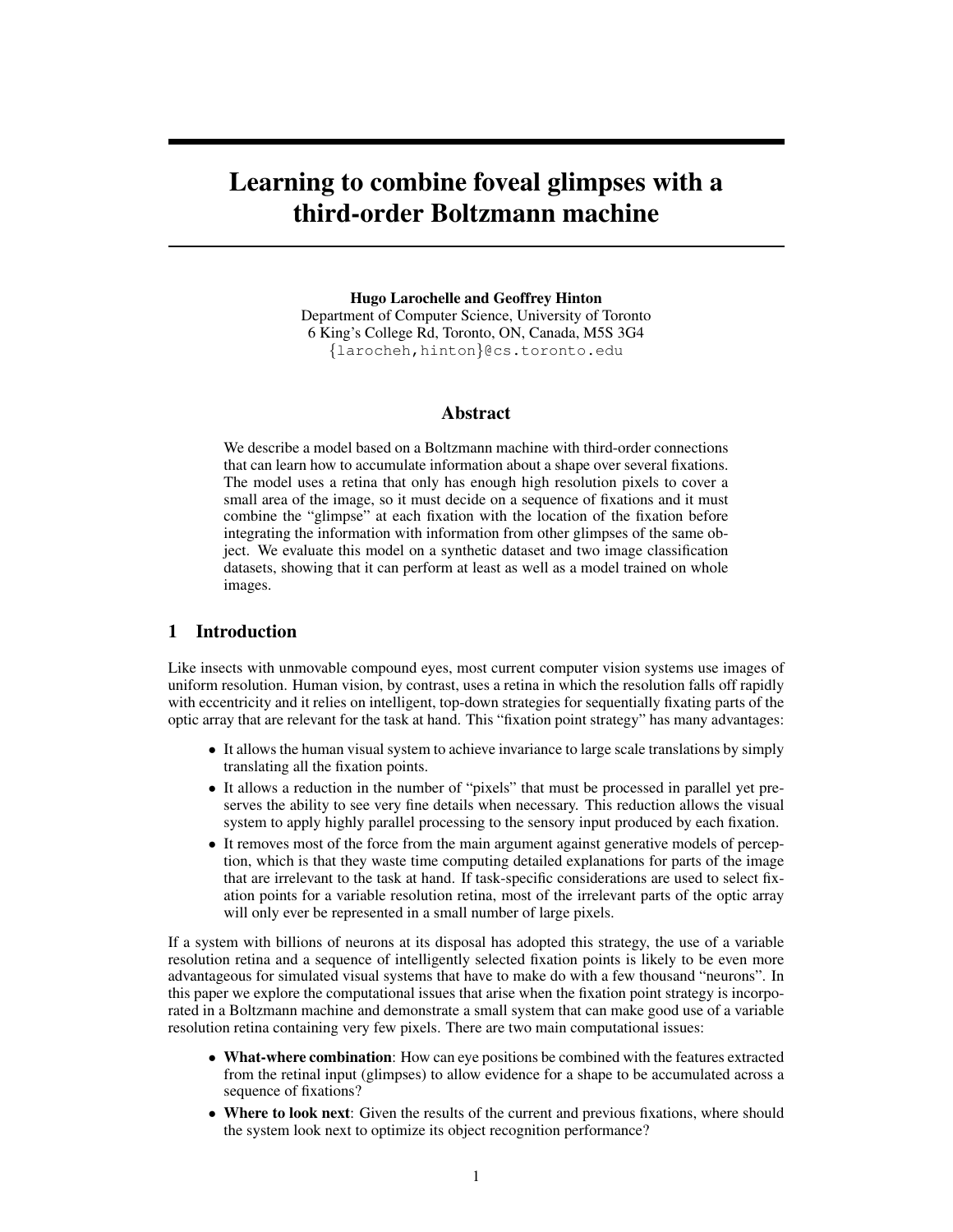

Figure 1: A: Illustration of the retinal transformation  $r(I, (i, j))$ . The center dot marks the pixel at position  $(i, j)$  (pixels are drawn as dotted squares). **B:** examples of glimpses computed by the retinal transformation, at different positions (visualized through reconstructions). C: Illustration of the multi-fixation RBM.

To tackle these issues, we rely on a special type of restricted Boltzmann machine (RBM) with thirdorder connections between visible units (the glimpses), hidden units (the accumulated features) and position-dependent units which gate the connections between the visible and hidden units. We describe approaches for training this model to jointly learn and accumulate useful features from the image and control where these features should be extracted, and evaluate it on a synthetic dataset and two image classification datasets.

## 2 Vision as a sequential process with retinal fixations

Throughout this work, we will assume the following problem framework. We are given a training set of image and label pairs  $\{(\mathbf{I}^t, l^t)\}_{t=1}^N$  and the task is to predict the value of  $l^t$  (e.g. a class label  $l^t \in \{1, \ldots, C\}$  given the associated image  $\mathbf{I}^t$ . The standard machine learning approach would consist in extracting features from the whole image  $I<sup>t</sup>$  and from those directly learn to predict  $l<sup>t</sup>$ . However, since we wish to incorporate the notion of fixation into our problem framework, we need to introduce some constraints on how information from  $I<sup>t</sup>$  is acquired.

To achieve this, we require that information about an image  $\bf{I}$  (removing the superscript t for simplicity) must be acquired sequentially by fixating (or querying) the image at a series of  $K$  positions  $[(i_1, j_1), \ldots, (i_K, j_K)]$ . Given a position  $(i_k, j_k)$ , which identifies a pixel  $I(i_k, j_k)$  in the image, information in the neighborhood of that pixel is extracted through what we refer to as a retinal **transformation**  $\mathbf{r}(\mathbf{I},(i_k, j_k))$ . Much like the fovea of the human retina, this transformation extracts high-resolution information (i.e. copies the value of the pixels) from the image only in the neighborhood of pixel  $I(i_k, j_k)$ . At the periphery of the retina, lower-resolution information is extracted by averaging the values of pixels falling in small hexagonal regions of the image. The hexagons are arranged into a spiral, with the size of the hexagons increasing with the distance from the center  $(i_k, j_k)$  of the fixation<sup>1</sup>. All of the high-resolution and low-resolution information is then concatenated into a single vector given as output by  $r(I,(i_k, j_k))$ . An illustration of this retinal transformation is given in Figure 1. As a shorthand, we will use  $x_k$  to refer to the glimpse given by the output of the retinal transformation  $\mathbf{r}(\mathbf{I},(i_k,j_k)).$ 

## 3 A multi-fixation model

We now describe a system that can predict l from a few glimpses  $x_1, \ldots, x_K$ . We know that this problem is solvable: [1] demonstrated that people can "see" a shape by combining information from multiple glimpses through a hole that is much smaller than the whole shape. He called this "anorthoscopic perception". The shape information derived from each glimpse cannot just be added

<sup>1</sup>A retina with approximately hexagonal pixels produced by a log conformal mapping centered on the current fixation point has an interesting property: It is possible to use weight-sharing over scale and orientation instead of translation, but we do not explore this here.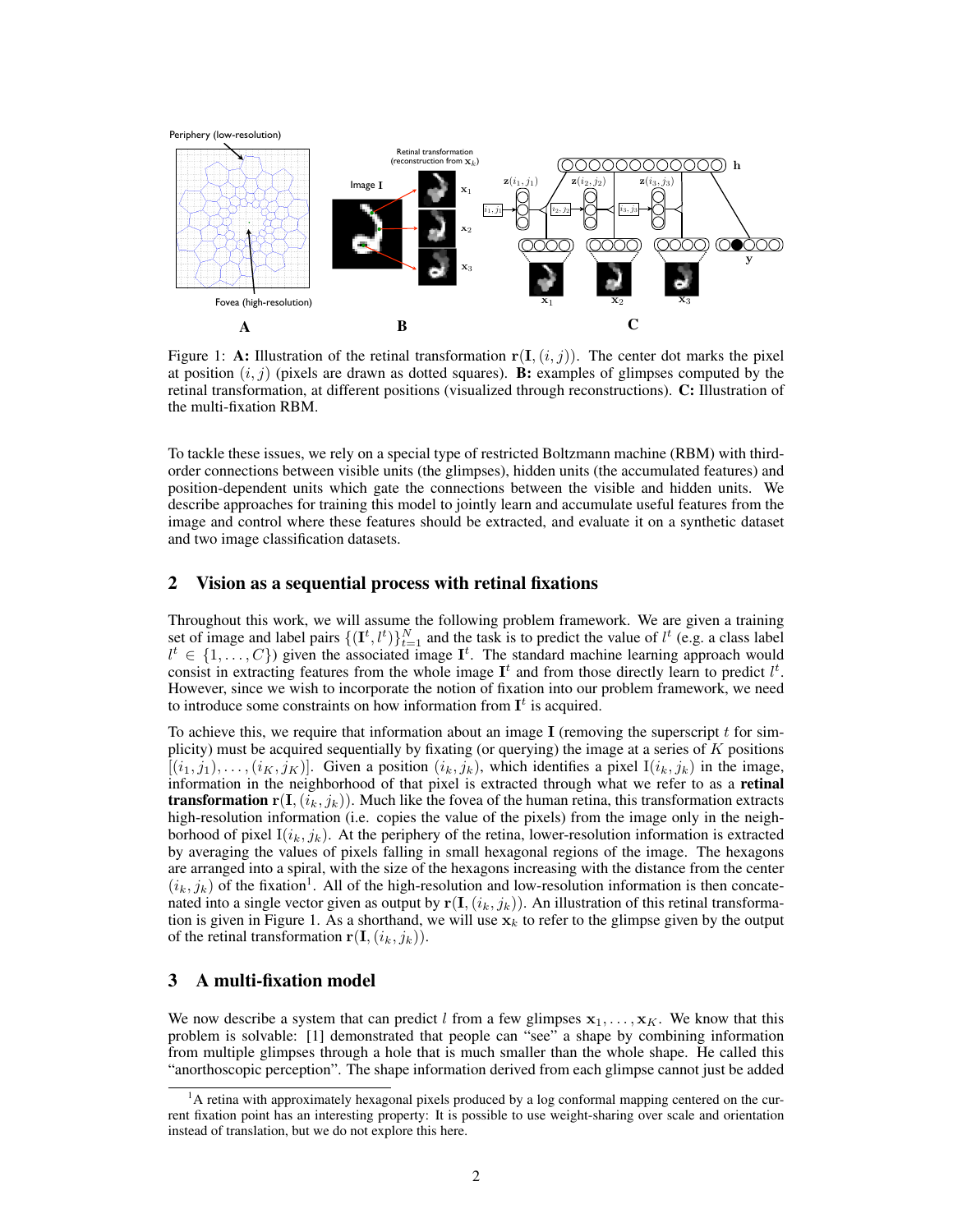as implied in [2]. It is the *conjunction* of the shape of a part and its relative location that provides evidence for the shape of a whole object, and the natural way to deal with this conjunction is to use multiplicative interactions between the "what" and "where".

Learning modules that incorporate multiplicative interactions have recently been developed [3, 4]. These can be viewed as energy-based models with three-way interactions. In this work, we build on [5, 6] who introduced a method of keeping the number of parameters under control when incorporating such high-order interactions in a restricted Boltzmann machine. We start by describing the standard RBM model for classification, and then describe how we adapt it to the multi-fixation framework.

#### 3.1 Restricted Boltzmann Machine for classification

RBMs are undirected generative models which model the distribution of a visible vector v of units using a hidden vector of binary units h. For a classification problem with  $C$  classes, the visible layer is composed of an input vector x and a target vector y, where the target vector follows the so-called "1 out of C" representation of the classification label l (i.e.  $y = e_l$  where all the components of  $e_l$ ) are 0 except for the  $l^{\text{th}}$  which is 1).

More specifically, given the following energy function:

$$
E(\mathbf{y}, \mathbf{x}, \mathbf{h}) = -\mathbf{h}^{\top} \mathbf{W} \mathbf{x} - \mathbf{b}^{\top} \mathbf{x} - \mathbf{c}^{\top} \mathbf{h} - \mathbf{d}^{\top} \mathbf{y} - \mathbf{h}^{\top} \mathbf{U} \mathbf{y}
$$
(1)

we define the associated distribution over x, y and h:  $p(y, x, h) = exp(-E(y, x, h))/Z$ .

Assuming  $x$  is a binary vector, it can be shown that this model has the following posteriors:

$$
p(\mathbf{h}|\mathbf{y}, \mathbf{x}) = \prod_{j} p(h_j|\mathbf{y}, \mathbf{x}), \text{ where } p(h_j = 1|\mathbf{y}, \mathbf{x}) = \text{sigm}(c_j + \mathbf{U}_j \cdot \mathbf{y} + \mathbf{W}_j \cdot \mathbf{x}) \quad (2)
$$

$$
p(\mathbf{x}|\mathbf{h}) = \prod_{i} p(x_i|\mathbf{h}), \text{ where } p(x_i = 1|\mathbf{h}) = \text{sigm}(b_i + \mathbf{h}^\top \mathbf{W}_{\cdot i})
$$
 (3)

$$
p(\mathbf{y} = \mathbf{e}_l | \mathbf{h}) = \frac{\exp(d_l + \mathbf{h}^\top \mathbf{U}_l)}{\sum_{l^* = 1}^C \exp(d_{l^*} + \mathbf{h}^\top \mathbf{U}_{l^*})}
$$
(4)

where  $A_j$  and  $A_{i}$  respectively refer to the  $j^{\text{th}}$  row and  $i^{\text{th}}$  column of matrix A. These posteriors make it easy to do inference or sample from the model using Gibbs sampling. For real-valued input vectors, an extension of Equation 1 can be derived to obtain a Gaussian distribution for the conditional distribution over x of Equation 3 [7].

Another useful property of this model is that all hidden units can be marginalized over analytically in order to exactly compute

$$
p(\mathbf{y} = \mathbf{e}_l|\mathbf{x}) = \frac{\exp(d_l + \sum_j \text{softplus}(c_j + U_{jl} + \mathbf{W}_j.\mathbf{x}))}{\sum_{l^* = 1}^{C} \exp(d_{l^*} + \sum_j \text{softplus}(c_j + U_{jl^*} + \mathbf{W}_j.\mathbf{x}))}
$$
(5)

where softplus(a) =  $\log(1 + \exp(a))$ . Hence, classification can be performed for some given input x by computing Equation 5 and choosing the most likely class.

#### 3.2 Multi-fixation RBM

At first glance, a very simple way of using the classification RBM of the previous section in the multi-fixation setting would be to set  $\mathbf{x} = \mathbf{x}_{1:K} = [\mathbf{x}_1, \dots, \mathbf{x}_K]$ . However, doing so would completely throw away the information about the position of the fixations. Instead, we could redefine the energy function of Equation 1 as follows:

$$
E(\mathbf{y}, \mathbf{x}_{1:K}, \mathbf{h}) = \left( \sum_{k=1}^{K} -\mathbf{h}^{\top} \mathbf{W}^{(i_k, j_k)} \mathbf{x}_k - \mathbf{b}^{\top} \mathbf{x}_k \right) - \mathbf{c}^{\top} \mathbf{h} - \mathbf{d}^{\top} \mathbf{y} - \mathbf{h}^{\top} \mathbf{U} \mathbf{y}
$$
(6)

where the connection matrix  $\mathbf{W}^{(i_k,j_k)}$  now depends on the position of the fixation<sup>2</sup>. Such connections are called high-order (here third order) because they can be seen as connecting the hidden

<sup>&</sup>lt;sup>2</sup>To be strictly correct in our notation, we should add the position coordinates  $(i_1, j_1), \ldots, (i_K, j_K)$  as an input of the energy function  $E(y, x, h)$ . To avoid clutter however, we will consider the position coordinates to be implicitly given by  $x_1, \ldots, x_K$ .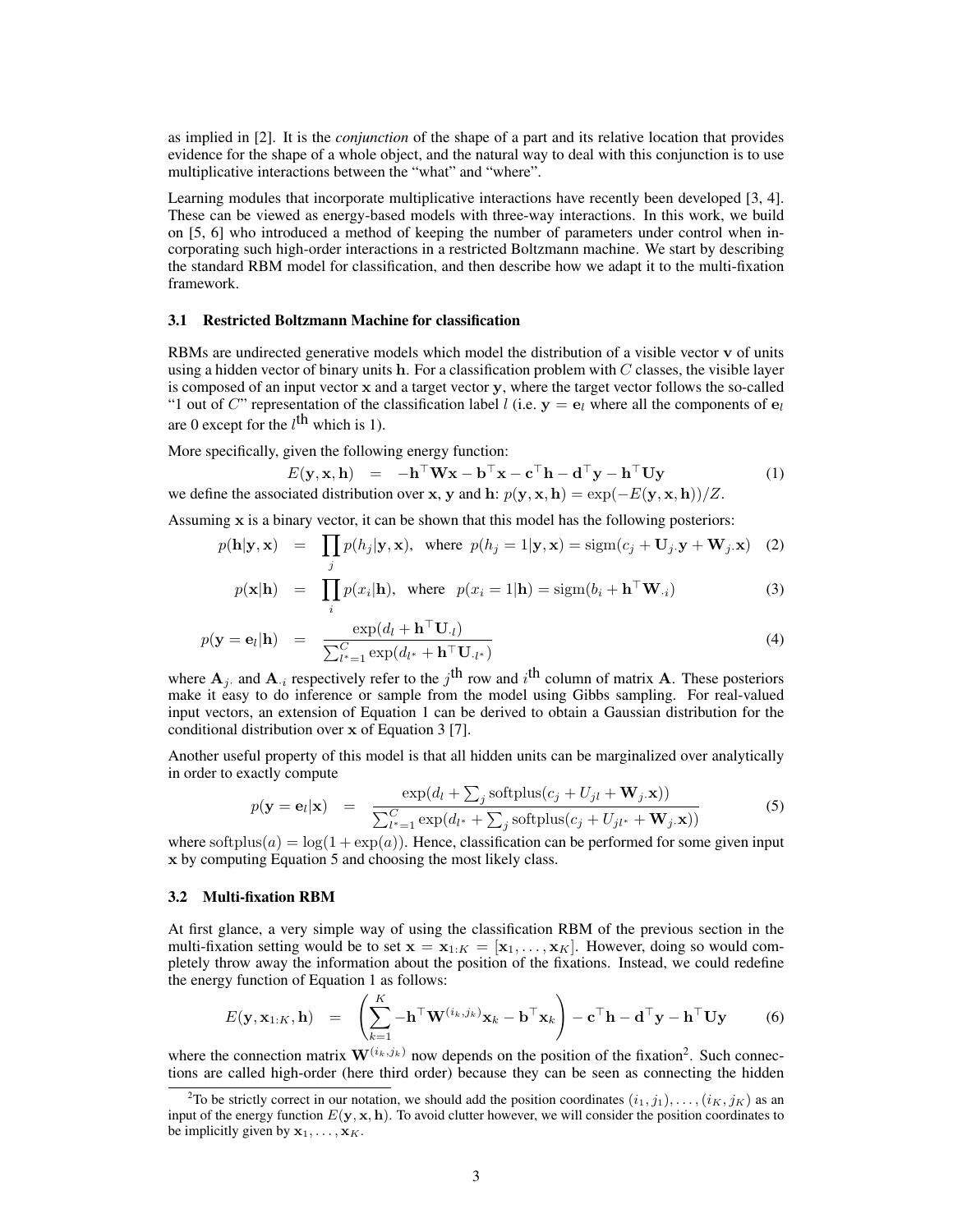units, input units and implicit position units (one for each possible value of positions  $(i_k, j_k)$ ). Conditioned on the position units (which are assumed to be given), this model is still an RBM satisfying the traditional conditional independence properties between the hidden and visible units.

For a given  $m \times m$  grid of possible fixation positions, all  $\mathbf{W}^{(i_k,j_k)}$  matrices contain  $m^2HR$  parameters where  $H$  is the number of hidden units and  $R$  is the size of the retinal transformation. To reduce that number, we parametrize or factorize the  $\mathbf{W}^{(i_k,j_k)}$  matrices as follows

$$
\mathbf{W}^{(i_k,j_k)} = \mathbf{P} \text{ diag}(\mathbf{z}(i_k,j_k)) \mathbf{F} \tag{7}
$$

where **F** is  $R \times D$ , **P** is  $D \times H$ ,  $\mathbf{z}(i_k, j_k)$  is a (learned) vector associated to position  $(i_k, j_k)$  and  $diag(a)$  is a matrix whose diagonal is the vector a. Hence,  $\mathbf{W}^{(i_k,j_k)}$  is now an outer product of the  $D$  lower-dimensional bases in  $\bf{F}$  ("filters") and  $\bf{P}$  ("pooling"), gated by a position specific vector  $z(i_k, j_k)$ . Instead of learning a separate matrix  $\mathbf{W}^{(i_k, j_k)}$  for each possible position, we now only need to learn a separate vector  $z(i_k, j_k)$  for each position. Intuitively, the vector  $z(i_k, j_k)$  controls which rows of F and columns of P are used to accumulate the glimpse at position  $(i_k, j_k)$  into the hidden layer of the RBM. A similar factorization has been used by [8]. We emphasize that  $z(i_k, j_k)$ is not stochastic but is a deterministic function of position  $(i_k, j_k)$ , trained by backpropagation of gradients from the multi-fixation RBM learning cost. In practice, we force the components of  $z(i_k, j_k)$  to be in  $[0, 1]^3$ . The multi-fixation RBM is illustrated in Figure 1.

## 4 Learning in the multi-fixation RBM

The multi-fixation RBM must learn to accumulate useful features from each glimpse, and it must also learn a good policy for choosing the fixation points. We refer to these two goals as "learning the what-where combination" and "learning where to look".

#### 4.1 Learning the what-where combination

For now, let's assume that we are given the sequence of glimpses  $x_{1:K}^t$  fed to the multi-fixation RBM for each image  $I^t$ . As suggested by [9], we can train the RBM to minimize the following hybrid cost over each input  $x_{1:K}^{t}$  and label  $l^{t}$ :

$$
\text{Hybrid cost:} \qquad \mathcal{C}_{\text{hybrid}} = -\log p(\mathbf{y}^t | \mathbf{x}_{1:K}^t) - \alpha \log p(\mathbf{y}^t, \mathbf{x}_{1:K}^t) \tag{8}
$$

where  $y^t = e_{l^t}$ . The first term in  $\mathcal{C}_{\text{hybrid}}$  is the discriminative cost and its gradient with respect to the RBM parameters can be computed exactly, since  $p(\mathbf{y}^t|\mathbf{x}_{1:K}^t)$  can be computed exactly (see [9] for more details on how to derive these gradients) . The second term is the generative cost and its gradient can only be approximated. Contrastive Divergence [10] based on one full step of Gibbs sampling provides a good enough approximation. The RBM is then trained by doing stochastic or mini-batch gradient descent on the hybrid cost.

In [9], it was observed that there is typically a value of  $\alpha$  which yields better performance than using either discriminative or generative costs alone. Putting more emphasis on the discriminative term ensures that more capacity is allocated to predicting the label values than to predicting each pixel value, which is important because there are many more pixels than labels. The generative term acts as a data-dependent regularizer that encourages the RBM to extract features that capture the statistical structure of the input. This is a much better regularizer than the domain-independent priors implemented by L1 or L2 regularization.

We can also take advantage of the following obvious fact: If the sequence  $x_{1:K}^t$  is associated with a particular target label  $y^t$ , then so are all the subsequences  $x_{1:k}^t$  where  $k < K$ . Hence, we can also train the multi-fixation RBM on these subsequences using the following "hybrid-sequential" cost:

$$
\textbf{Hybrid-sequential cost: } \mathcal{C}_{\text{hybrid-seq}} = \sum_{k=1}^{K} -\log p(\mathbf{y}^t | \mathbf{x}_{1:k}^t) - \alpha \log p(\mathbf{y}^t, \mathbf{x}_k^t | \mathbf{x}_{1:k-1}^t) \tag{9}
$$

where the second term, which corresponds to negative log-likelihoods under a so-called conditional RBM [8], plays a similar role to the generative cost term of the hybrid cost and encourages the

<sup>&</sup>lt;sup>3</sup>This is done by setting  $\mathbf{z}(i_k, j_k) = \text{sign}(\bar{\mathbf{z}}(i_k, j_k))$  and learning the unconstrained  $\bar{\mathbf{z}}(i_k, j_k)$  vectors instead. We also use a learning rate 100 times larger for learning those parameters.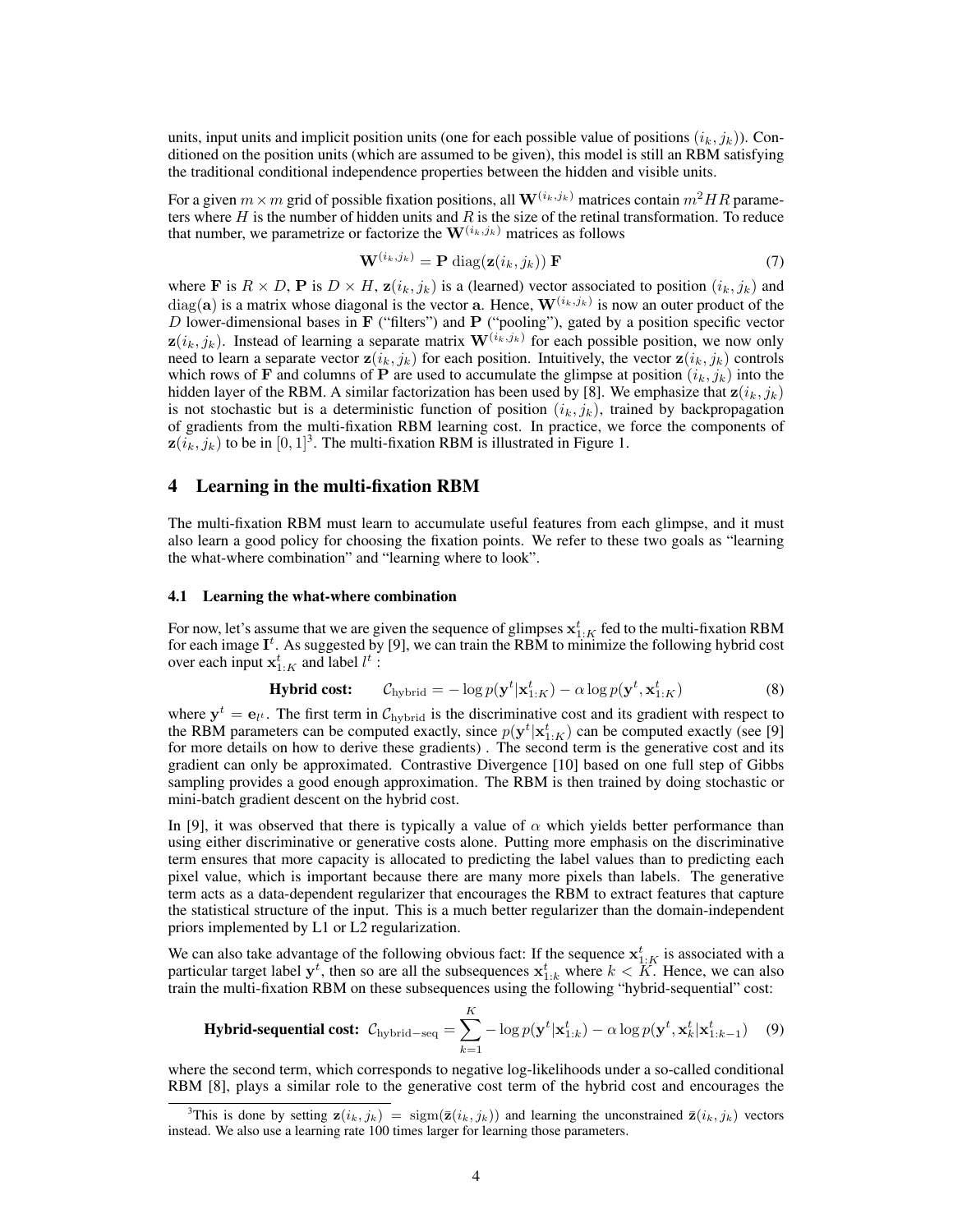RBM to learn about the statistical structure of the input glimpses. An estimate of the gradient of this term can also be obtained using Contrastive Divergence (see [8] for more details). While being more expensive than the hybrid cost, the hybrid-sequential cost could yield better generalization performance by better exploiting the training data. Both costs are evaluated in Section 6.1.

#### 4.2 Learning where to look

Now that we have a model for processing the glimpses resulting from fixating at different positions, we need to define a model which will determine where those fixations should be made on the  $m \times m$ grid of possible positions.

After  $k-1$  fixations, this model should take as input some vector  $s_k$  containing information about the glimpses accumulated so far (e.g. the current activation probabilities of the multi-fixation RBM hidden layer), and output a score  $f(s_k,(i_k,j_k))$  for each possible fixation position  $(i_k, j_k)$ . This score should be predictive of how useful fixating at the given position will be. We refer to this model as the controller.

Ideally, the fixation position with highest score under the controller should be the one which maximizes the chance of correctly classifying the input image. For instance, a good controller could be such that

$$
f(\mathbf{s}_k, (i_k, j_k)) \propto \log p(\mathbf{y}^t | \mathbf{x}_{1:k-1}^t, \mathbf{x}_k^t = \mathbf{r}(\mathbf{I}, (i_k, j_k)))
$$
(10)

i.e. its output is proportional to the log-probability the RBM will assign to the **true** target  $y<sup>t</sup>$  of the image  $I^t$  once it has fixated at position  $(i_k, j_k)$  and incorporated the information in that glimpse. In other words, we would like the controller to assign high scores to fixation positions which are more likely to provide the RBM with the necessary information to make a correct prediction of  $y<sup>t</sup>$ .

A simple training cost for the controller could then be to reduce the absolute difference between its prediction  $f(\mathbf{s}_k,(i_k,j_k))$  and the observed value of  $\log p(\mathbf{y}^t|\mathbf{x}_{1:k-1}^t,\mathbf{x}_k = \mathbf{r}(\mathbf{I},(i_k,j_k)))$  for the sequences of glimpses generated while training the multi-fixation RBM. During training, these sequences of glimpses can be generated from the controller using the Boltzmann distribution

$$
p_{\text{controller}}((i_k, j_k)|\mathbf{x}_{1:k-1}^t) \propto \exp(f(\mathbf{s}_k, (i_k, j_k))) \tag{11}
$$

which ensures that all fixation positions can be sampled but those which are currently considered more useful by the controller are also more likely to be chosen. At test time however, for each  $k$ , the position that is the most likely under the controller is chosen<sup>4</sup>.

In our experiments, we used a linear model for  $f(s_k,(i_k,j_k))$ , with separate weights for each possible value of  $(i_k, j_k)$ . The controller is the same for all k, i.e.  $f(\mathbf{s}_k, (i_k, j_k))$  only depends on the values of  $s_k$  and  $(i_k, j_k)$  (though one could consider training a separate controller for each k). A constant learning rate of 0.001 was used for training. As for the value taken by  $s_k$ , we set it to

$$
\operatorname{sigm}\left(\mathbf{c} + \sum_{k^*=1}^{k-1} \mathbf{W}^{(i_{k^*}, j_{k^*})} \mathbf{x}_{k^*}\right) = \operatorname{sigm}\left(\mathbf{c} + \sum_{k^*=1}^{k-1} \mathbf{P} \operatorname{diag}(\mathbf{z}(i_{k^*}, j_{k^*})) \mathbf{F} \mathbf{x}_{k^*}\right) (12)
$$

which can be seen as an estimate of the probability vector for each hidden unit of the RBM to be 1, given the previous glimpses  $x_{1:k-1}$ . For the special case  $k = 1$ ,  $s_1$  is computed based on a fixation at the center of the image but all the information in this initial glimpse is then "forgotten", i.e. it is only used for choosing the first image-dependent fixation point and is not used by the multi-fixation RBM to accumulate information about the image. We also concatenate to  $s_k$  a binary vector of size  $m<sup>2</sup>$  (one component for each possible fixation position), where a component is 1 if the associated position has been fixated. Finally, in order to ensure that a fixation position is never sampled twice, we impose that  $p_{\text{controller}}((i_k, j_k)|\mathbf{x}_{1:k-1}^t) = 0$  for all positions previously sampled.

#### 4.3 Putting it all together

Figure 2 summarizes how the multi-fixation RBM and the controller are jointly trained, for either the hybrid cost or the hybrid-sequential cost. Details on gradient computations for both costs are

<sup>&</sup>lt;sup>4</sup>While it might not be optimal, this greedy search for the best sequence of fixation positions is simple and worked well in practice.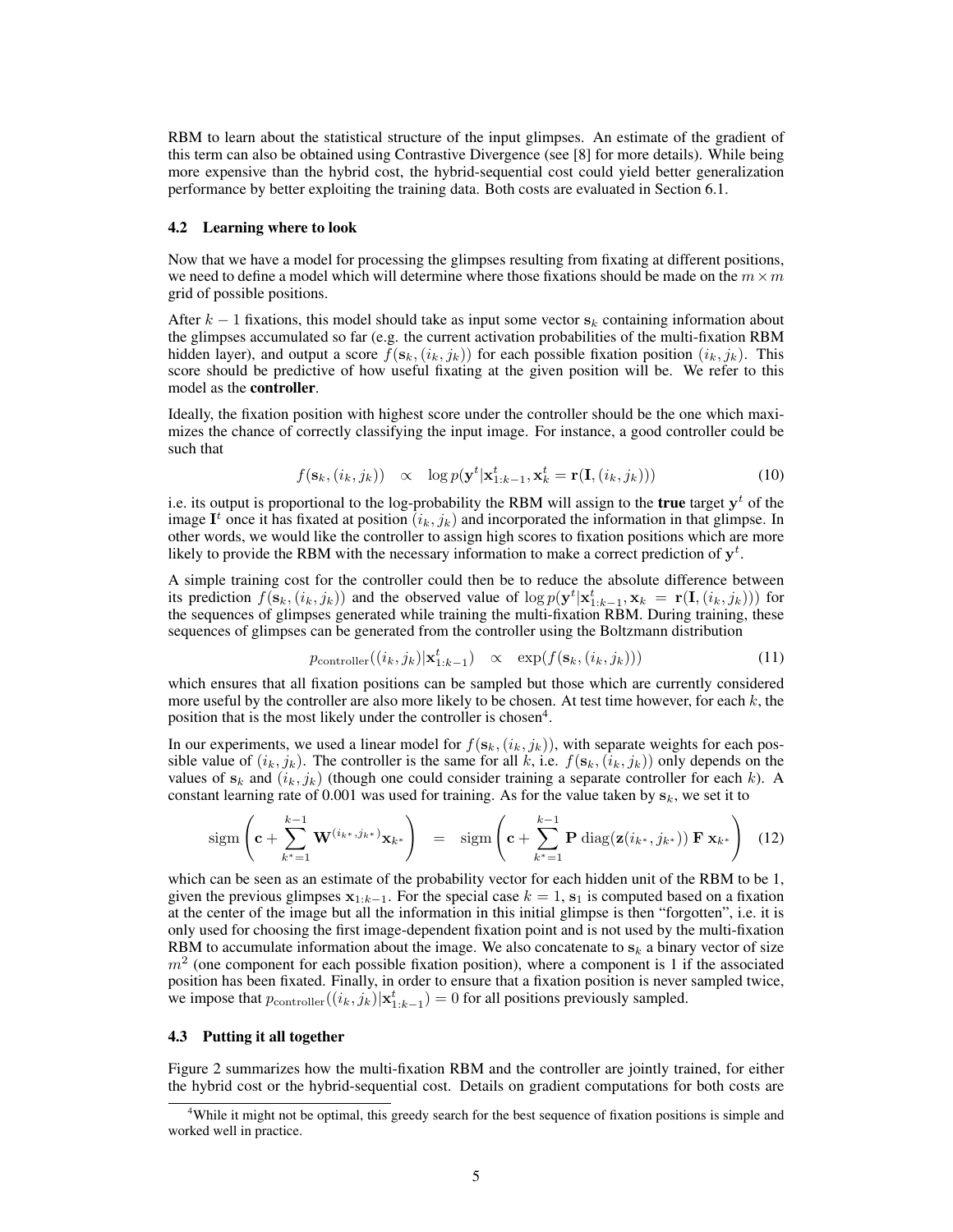also given in the supplementary material. To our knowledge, this is the first implemented system for combining glimpses that jointly trains a recognition component (the RBM) with an attentional component (the fixation controller).

## 5 Related work

A vast array of work has been dedicated to modelling the visual search behavior of humans [11, 12, 13, 14], typically through the computation of saliency maps [15, 16]. Most of such work, however, is concerned with the prediction of salient regions in an image, and not with the other parts of a task-oriented vision classifier.

Surprisingly little work has been done on how best to combine multiple glimpses in a recognition system. SIFT features have been proposed either as a prefilter for reducing the number of possible fixation positions [17] or as a way of preprocessing the raw glimpses [13]. [18] used a fixed and hand-tuned saliency map to sample small patches in images of hand-written characters and trained a recursive neural network from sequences of such patches. By contrast, the model proposed here does not rely on hand-tuned features or saliency maps and learns from scratch both the where to look and what-where combination components. A further improvement on the aforecited work consists in separately learning both the where to look and the what-where combination components [19, 20]. In this work however, both components are learned jointly, as opposed to being put together only at test time. For instance, [19] use a saliency map based on filters previously trained on natural images for the where to look component, and the what-where combination component for recognition is a nearest neighbor density estimator. Moreover, their goal is not to avoid fixating everywhere, but to obtain more robust recognition by using a saliency map (whose computation effectively corresponds to fixating everywhere in the image). In that respect, our work is orthogonal, as we are treating each fixation as a costly operation (e.g. we considered up to 6 fixations, while they used 100 fixations).

## 6 Experiments

We present three experiments on three different image classification problems. The first is based on the MNIST dataset and is meant to evaluate the multi-fixation RBM alone (i.e. without the controller). The second is on a synthetic dataset and is meant to analyze the controller learning algorithm and its interaction with the multi-fixation RBM. Finally, results on a facial expression recognition problem are presented.

## 6.1 Experiment 1: Evaluation of the multi-fixation RBM

In order to evaluate the multi-fixation RBM of Section 3.2 separately from the controller model, we trained a multi-fixation RBM<sup>5</sup> on a fixed set of 4 fixations (i.e. the same fixation positions for all images). Those fixations were centered around the pixels at positions  $\{(9, 9), (9, 19), (19, 9), (19, 19)\}\$ (MNIST images are of size  $28 \times 28$ ) and their order was chosen at random for every parameter update of the RBM. The retinal transformation had a high-resolution fovea covering 38 pixels and 60 hexagonal low-resolution regions in the periphery (see Figure 2 for an illustration). We used the training, validation and test splits proposed by [21], with a training set of 10 000 examples.

The results are given in Figure 2, with comparisons with an RBF kernel SVM classifier and a single hidden layer neural network initialized using unsupervised training of an RBM on the training set (those two baselines were trained on the full MNIST images). The multi-fixation RBM yields performance comparable to the baselines despite only having four glimpses, and the hybrid-sequential cost function works better than the non-sequential, hybrid cost.

## 6.2 Experiment 2: evaluation of the controller

In this second experiment, we designed a synthetic problem where the optimal fixation policy is known, to validate the proposed training algorithm for the controller. The task is to identify whether

<sup>&</sup>lt;sup>5</sup>The RBM used  $H = 500$  hidden units and was trained with a constant learning rate of 0.1 (no momentum was used). The learned position vectors  $z(i_k, j_k)$  were of size  $D = 250$ . Training lasted for 2000 iterations, with a validation set used to keep track of generalization performance and remember the best parameter value of the RBM. We report results when using either the hybrid cost of Equation 8 or the hybrid-sequential cost of Equation 9, with  $\alpha = 0.1$ . Mini-batches of size 100 were used.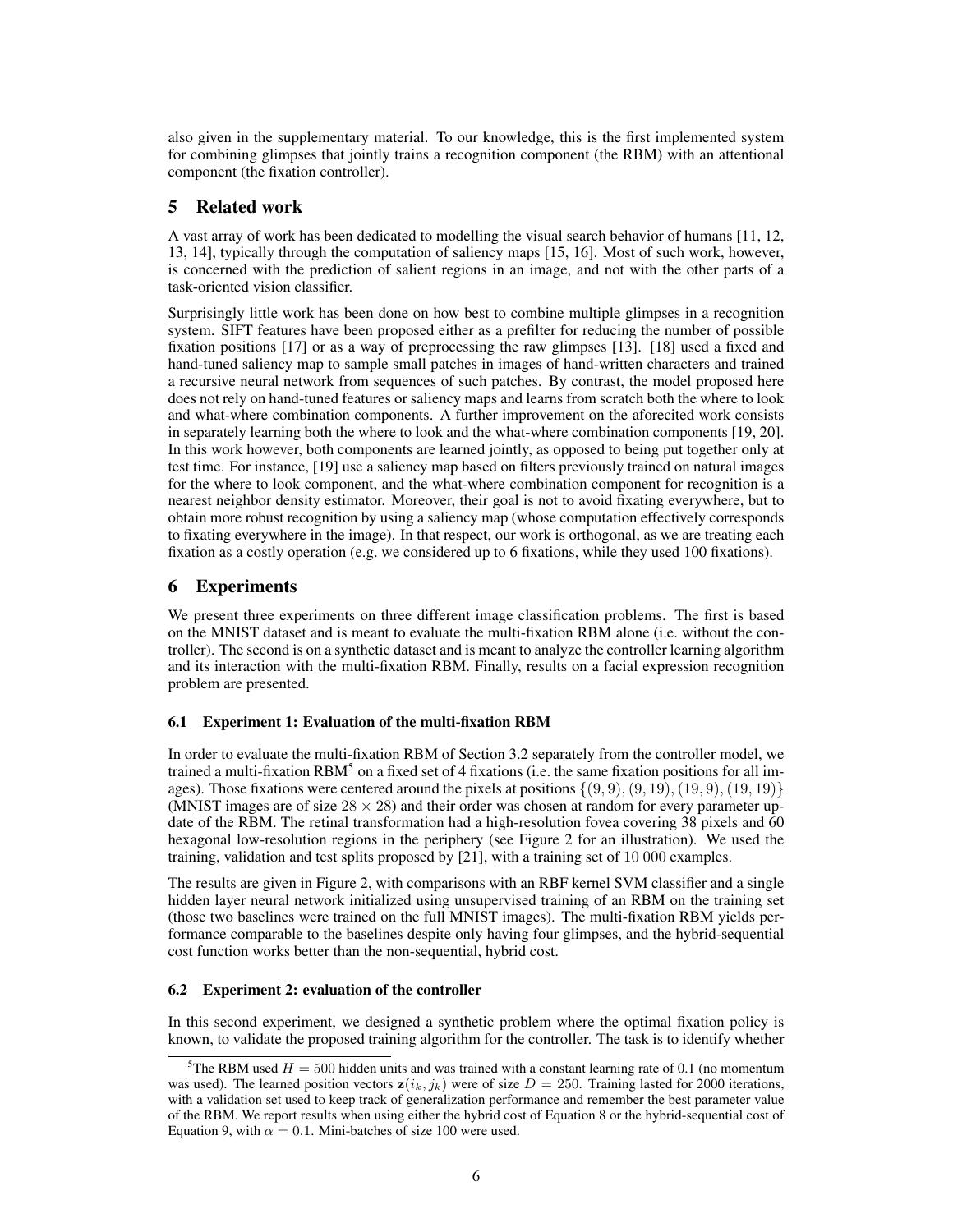#### Pseudocode for training update

 $\cdot$  compute  $s_1$  based on center of image for  $k$  from 1 to  $K$  do  $\cdot$  sample  $(i_k, j_k)$  from  $p_{\text{controller}}((i_k, j_k)|\mathbf{x}_{1:k-1}^t)$  $\cdot$  compute  $\mathbf{x}_k = \mathbf{r}(\mathbf{I}, (i_k, j_k))$ · update controller with a gradient step for error  $|f(\mathbf{s}_k, (i_k, j_k)) - \log p(\mathbf{y}|\mathbf{x}_{1:k})|$ if using hybrid-sequential cost then · accumulate gradient on RBM parameters of  $k^{\text{th}}$  term in cost  $\mathcal{C}_{\text{hybrid-seq}}$ end if  $\cdot$  compute  $s_{k+1}$ end for if using hybrid-sequential cost then · update RBM parameters based on accumulated gradient of hybrid-sequential cost Chybrid−seq else {using hybrid cost}  $\cdot$  update RBM based on gradient of hybrid cost  $\mathcal{C}_{\text{hybrid}}$ end if

A

Experiment 1: MNIST with 4 fixations

| Model                     | Error               |
|---------------------------|---------------------|
| NNet+RBM [22]             | $3.17\% (\pm 0.15)$ |
| <b>SVM [21]</b>           | $3.03\% (\pm 0.15)$ |
| <b>Multi-fixation RBM</b> | $3.20\% (\pm 0.15)$ |
| (hybrid)                  |                     |
| Multi-fixation RBM        | $2.76\% (\pm 0.14)$ |
| (hybrid-sequential)       |                     |
|                           |                     |

Figure 2: A: Pseudocode for the training update of the multi-fixation RBM, using either the hybrid or hybrid-sequential cost. B: illustration of glimpses and results for experiment on MNIST.

there is a horizontal (positive class) or vertical (negative class) 3-pixel white bar somewhere near the edge of a  $15 \times 15$  pixel image. At the center of the image is one of 8 visual symbols, indicating the location of the bar. This symbol conveys no information about the class (the positive and negative classes are equiprobable) but is necessary to identify where to fixate. Figure 3 shows positive and negative examples. There are only 48 possible images and the model is trained on all of them (i.e. we are measuring the capacity of the model to learn this problem perfectly). Since, as described earlier, the input  $s_1$  of the controller contains information about the center of the image, only one fixation decision by the controller suffices to solve this problem.

A multi-fixation RBM was trained jointly with a controller on this problem<sup>6</sup>, with only  $K = 1$ fixation. When trained according to the hybrid cost of Equation 8 ( $\alpha = 1$ ), the model was able to solve this problem perfectly without errors, i.e. the controller always proposes to fixate at the region containing the white bar and the multi-fixation RBM always correctly recognizes the orientation of the bar. However, using only the discriminative cost ( $\alpha = 0$ ), it is never able to solve it (i.e. has an error rate of 50%), even if trained twice as long as for  $\alpha = 1$ . This is because the purely discriminative RBM never learns meaningful features for the non-discriminative visual symbol at the center, which are essential for the controller to be able to predict the position of the white bar.

#### 6.3 Experiment 3: facial expression recognition experiment

Finally, we applied the multi-fixation RBM with its controller to a problem of facial expression recognition. The dataset [23] consists in 4178 images of size  $100 \times 100$ , depicting people acting one of seven facial expressions (anger, disgust, fear, happiness, sadness, surprise and neutral, see Figure 3 for examples). Five training, validation and test set splits where generated, ensuring that all images of a given person can only be found in one of the three sets. Pixel values of the images were scaled to the  $[-0.5, 0.5]$  interval.

A multi-fixation RBM learned jointly with a controller was trained on this problem<sup>7</sup>, with  $K = 6$ fixations. Possible fixation positions were layed out every 10 pixels on a  $7 \times 7$  grid, with the top-left

<sup>&</sup>lt;sup>6</sup>Hyper-parameters:  $H = 500$ ,  $D = 250$ . Stochastic gradient descent was used with a learning rate of 0.001. The controller had the choice of 9 possible fixation positions, each covering either one of the eight regions where bars can be found or the middle region where the visual symbol is. The retinal transformation was such that information from only one of those regions is transferred.

<sup>&</sup>lt;sup>7</sup>Hyper-parameters:  $H = 250$ ,  $D = 250$ . Stochastic gradient descent was used with a learning rate of 0.01. The RBM was trained with the hybrid cost of Equation 8 with  $\alpha$  = 0.001 (the hybrid cost was preferred mainly because it is faster). Also, the matrix P was set to the identity matrix and only F was learned (this removed a matrix multiplication and thus accelerated learning in the model, while still giving good results). The vectors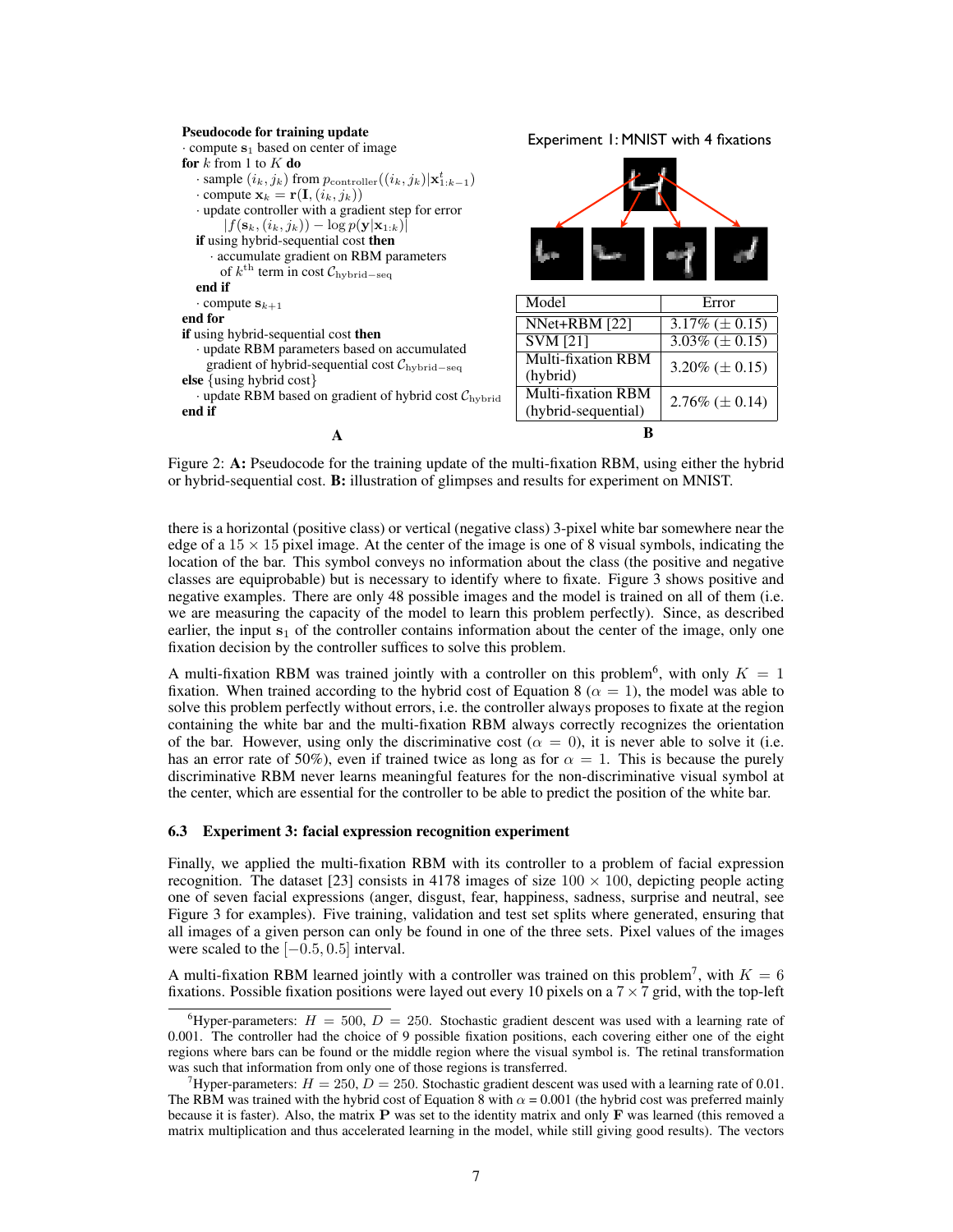

Figure 3: A: positive and negative from the synthetic dataset of experiment 2. B: examples and results for the facial expression recognition dataset.

position being at pixel (20, 20). The retinal transformation covered around 2000 pixels and didn't use a periphery<sup>8</sup> (all pixels were from the fovea). Moreover, glimpses were passed through a "preprocessing" hidden layer of size 250, initialized by unsupervised training of an RBM with Gaussian visible units (but without target units) on glimpses from the  $7 \times 7$  grid. During training of the multifixation RBM, the discriminative part of its gradient was also passed through the preprocessing hidden layer for fine-tuning of its parameters.

Results are reported in Figure 3, where the multi-fixation RBM is compared to an RBF kernel SVM trained on the full images. The accuracy of the RBM is given after a varying number of fixations. We can see that after 3 fixations (i.e. around 60% of the image) the multi-fixation RBM reaches a performance that is statistically equivalent to that of the SVM (58.2  $\pm$  1.5%) trained on the full images. Training the SVM on a scaled-down version of the data  $(48 \times 48 \text{ pixels})$  gives a similar performance of 57.8%  $(\pm 1.5\%)$ . At 5 fixations, the multi-fixation RBM now improves on the SVM, and gets even better at 6 fixations, with an accuracy of  $62.7\%$  ( $\pm 1.5\%$ ). Finally, we also computed the performance of a linear SVM classifier trained on the concatenation of the hidden units from a unique RBM with Gaussian visible units applied at all  $7 \times 7$  positions (the same RBM used for initializing the preprocessing layer of the multi-fixation RBM was used). This convolutional approach, which requires 49 fixations, yields a performance of  $61.2\%$  ( $\pm 1.5\%$ ), slightly worse but statistically indistinguishable from the multi-fixation RBM which only required 6 fixations.

## 7 Conclusion

Human vision is a sequential sampling process in which only a fraction of the optic array is ever processed at the highest resolution. Most computer vision work on object recognition ignores this fact and can be viewed as modelling tachistoscopic recognition of very small objects that lie entirely within the fovea. We have focused on the other extreme, i.e. recognizing objects by using multiple task-specific fixations of a retina with few pixels, and obtained positive results. We believe that the intelligent choice of fixation points and the integration of multiple glimpses will be essential for making biologically inspired vision systems work well on large images.

## Acknowledgments

We thank Marc'Aurelio Ranzato and the reviewers for many helpful comments, and Josh Susskind and Tommy Liu for help with the facial expression dataset. This research was supported by NSERC.

## **References**

[1] Hermann von Helmholtz. *Treatise on physiological optics*. Dover Publications, New York, 1962.

 $z(i, j)$  were initialized in a topographic manner (i.e. each component of  $z(i, j)$  is  $\gg 0$  only in a small region of the image). Finally, to avoid overfitting, exponentially decaying averages of the parameters of the model were maintained throughout training and were used as the values of the model at test time.

<sup>8</sup>This simplification of the retinal transformation makes it more convenient to estimate the percentage of high-resolution pixels used by the multi-fixation RBM and contrast it with the SVM trained on the full image.